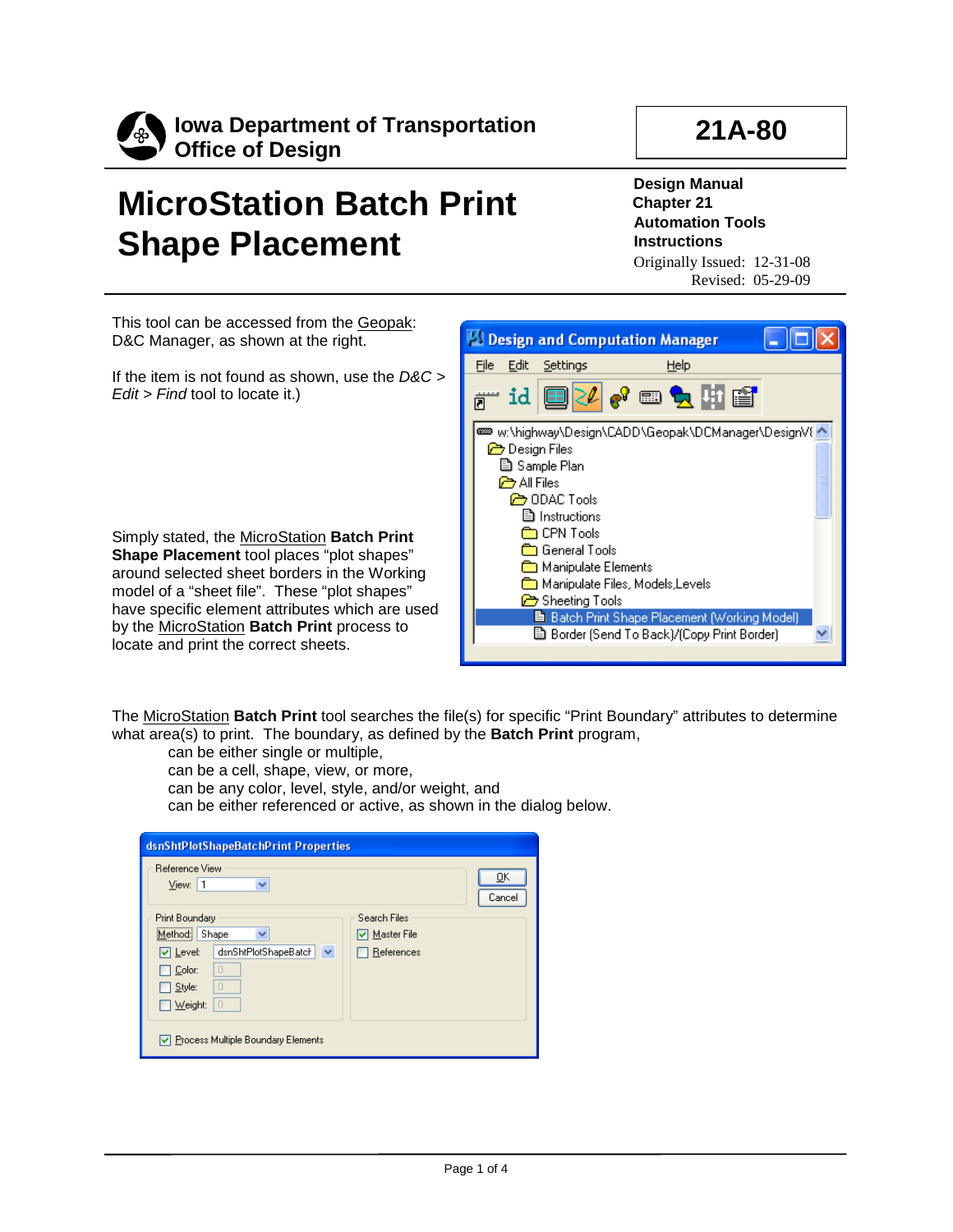## **Files containing a Working Model and Multiple Sheets within that model**

Plot shapes, (which were specifically designed for MicroStation Batch Print), exist around all sheets in the 100-sheet border file, and are on the non-printable level dsnShtPlotShapeMultiColor. (The "100 sheet file" concept pertains to file types A, B, C, G, T, U, and possibly others.) Running the **Batch Print Shape Placement** program copies the selected plot border shapes and numbers from the referenced dsnShtPlotShapeMultiColor level to another non-printable active level, dsnShtPlotShapeBatchPrint, then turns off the "…MultiColor" level.

Each sheet in the "100-sheet-border reference file" contains a dashed, colored plot border and also a large number corresponding to the respective sheet location and placement order, (and possibly corresponds to the sheet number). The color for both the dashed plot borders and large sheet position numbers corresponds to the sheet location, such as color 1 for sheet 1, color 2 for sheet 2, etc., as shown below.



When the Batch Print Shape Placement tool is accessed, the following **Select Sheets** dialog is displayed.

The tabs near the bottom of the dialog can be used to help select the sheets to be printed, or a combination of *Ctrl-Click* and/or *Shift-Click* selection commands can be used to create the sheet list.

| <b>Select Sheets</b>  |                                                        |            |            |
|-----------------------|--------------------------------------------------------|------------|------------|
| ☑<br>⊽<br>☑<br>٧<br>☑ | 1<br>2<br>3<br>$\overline{4}$<br>5<br>6<br>7<br>8<br>9 |            |            |
|                       | Select Even                                            | Select All | Select Odd |
|                       | Cancel                                                 |            | ОК         |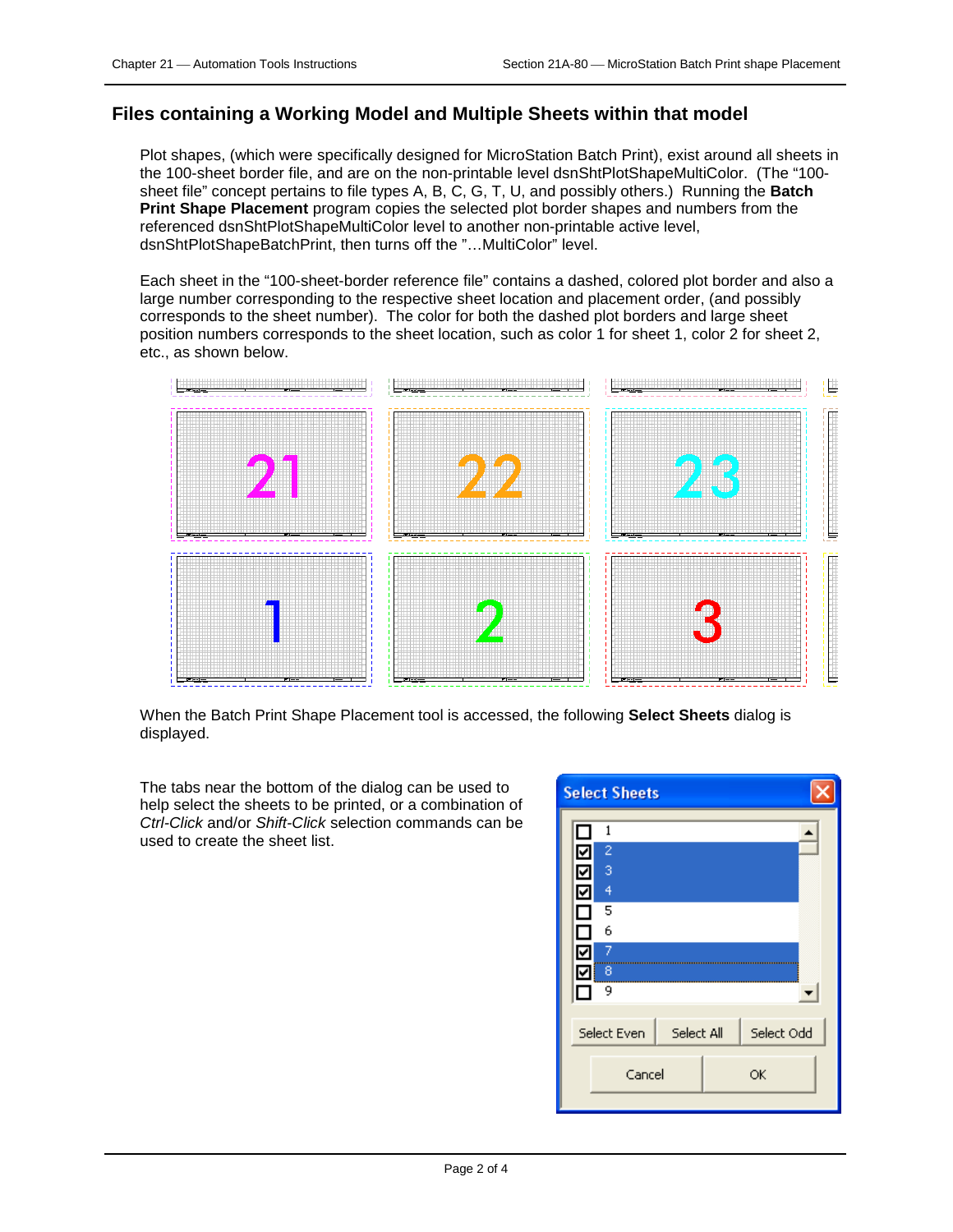Before using the **Batch Print Shape Placement** tool, the working model may look something like shown below, with the plot borders being dashed and multi-colored, as located by the arrow.



After selecting the sheets in the **Select Sheets** dialog, click the **OK** button. As stated earlier, running the **Batch Print Shape Placement** program copies the selected plot border shapes and location numbers from the non-printable referenced level dsnShtPlotShapeMultiColor to the non-printable active level dsnShtPlotShapeBatchPrint The "…MultiColor" level will be turned off, and the new "…BatchPrint" level, (with the copied borders and numbers), will be turned on, as shown below. The newly copied borders and numbers, (placed on the "…Batch Print" level), are now a solid blue color rather than dashed and multi-colored.



**NOTE:** Older files, (that may not include the referenced multicolored borders), can be updated to work with MicroStation Batch Print by referencing the appropriate border file, as follows:

W:\Highway\Design\CADD\OrigFiles\dsnOrigEng.border or dsnOrigMet.border The border file reference attachment may need to be scaled to match the existing sheet file scale, and must be moved to properly align sheet one in the "multi-color" file, to the lower left sheet in the existing border file. After aligning the files, turn off all but one level in the multicolor reference file attachment, leaving the level dsnShtPlotShapeMultiColor turned on.